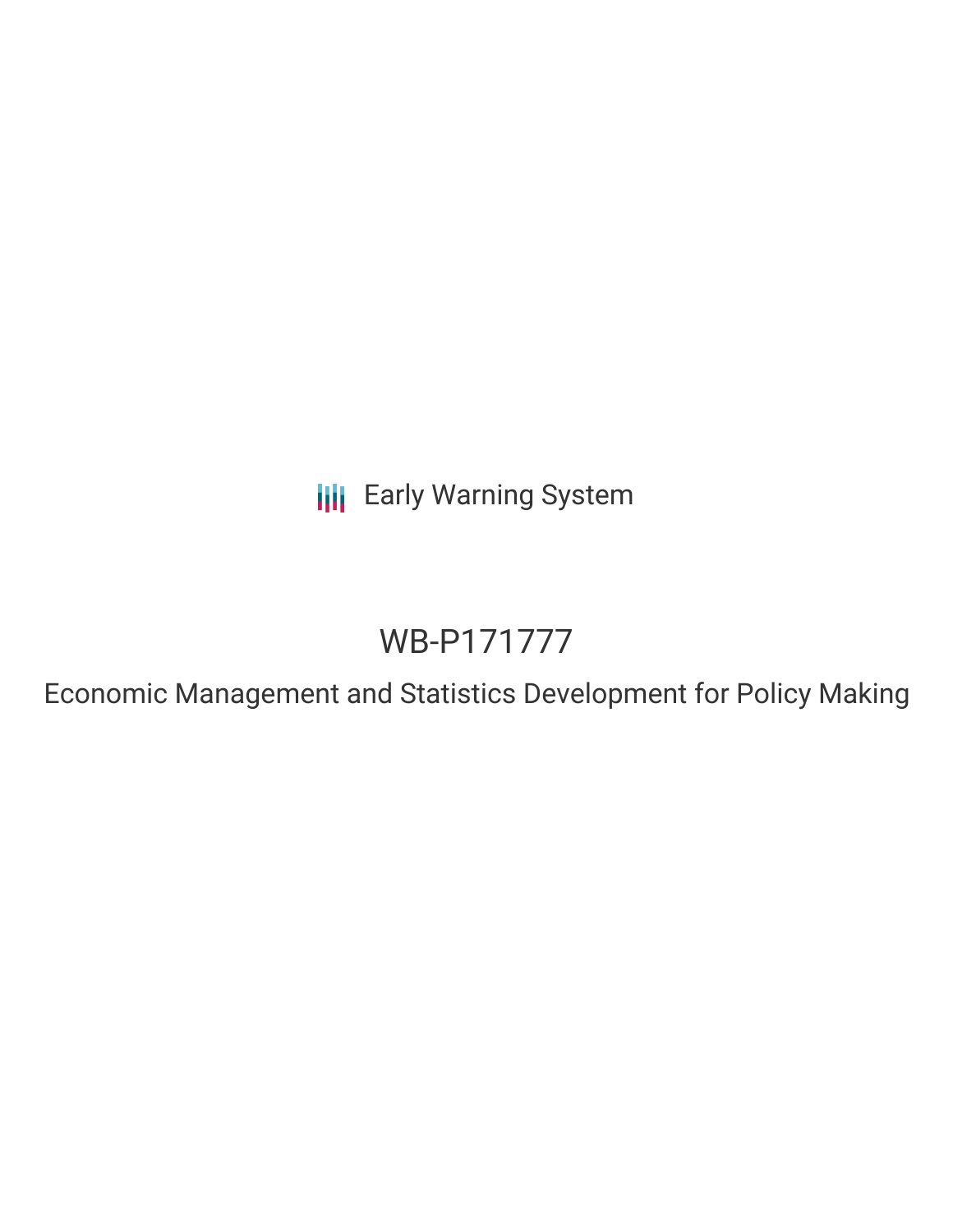

### Early Warning System Economic Management and Statistics Development for Policy Making

#### **Quick Facts**

| <b>Countries</b>               | Djibouti                               |
|--------------------------------|----------------------------------------|
| <b>Financial Institutions</b>  | World Bank (WB)                        |
| <b>Status</b>                  | Proposed                               |
| <b>Bank Risk Rating</b>        | U                                      |
| <b>Voting Date</b>             | 2020-04-30                             |
| <b>Borrower</b>                | Government of the Republic of Djibouti |
| <b>Sectors</b>                 | Law and Government                     |
| <b>Investment Type(s)</b>      | Grant                                  |
| <b>Investment Amount (USD)</b> | $$15.00$ million                       |
| <b>Project Cost (USD)</b>      | $$15.00$ million                       |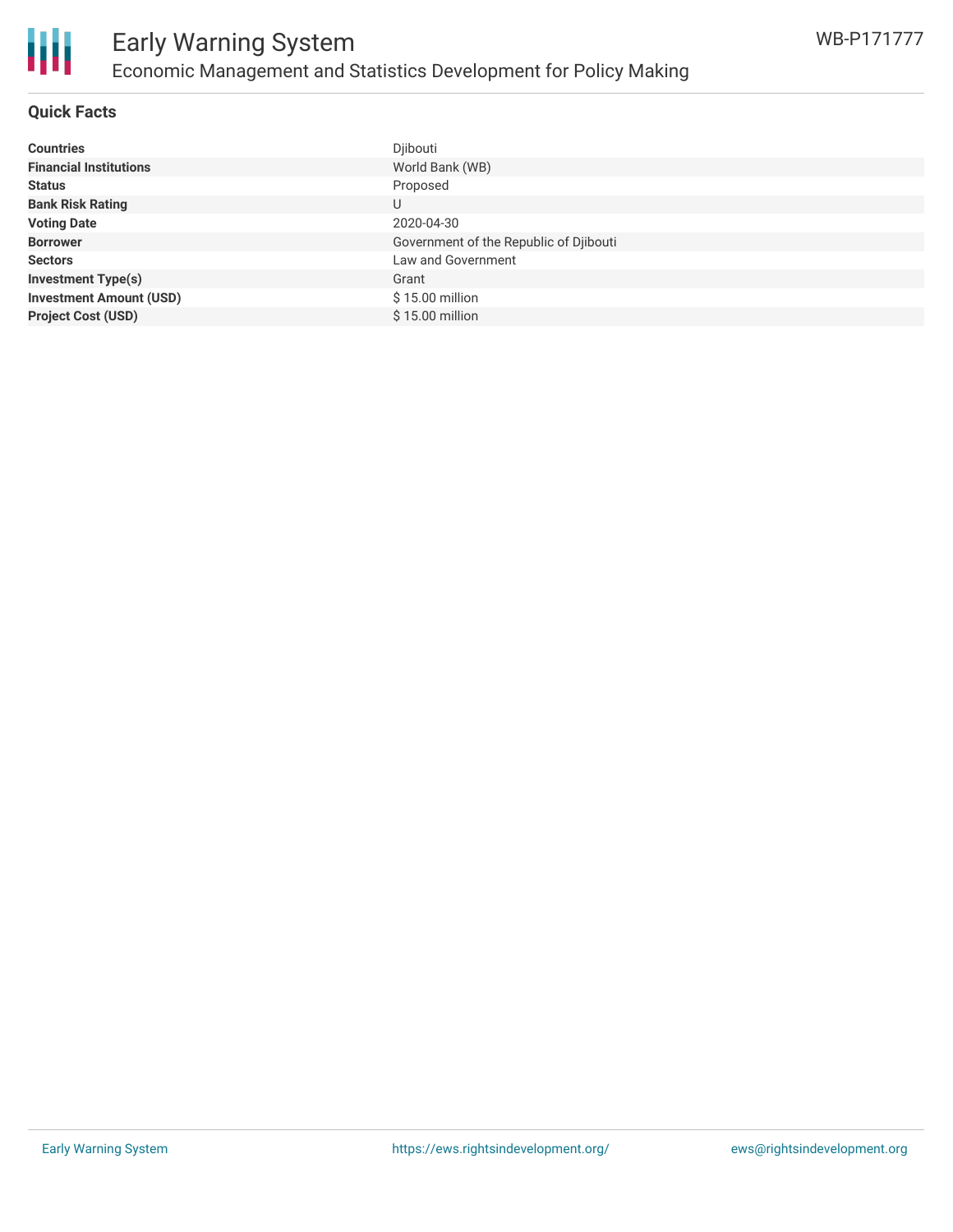

#### **Project Description**

According to bank documents, the project objective is to modernize the Government's economic, budget, and debt management tools and processes and strengthen the National Statistical System (NSS) for evidence-based policy making in Djibouti.

The project has two components:

- 1. Component 1: Statistics development and Macroeconomic Modeling (US\$10 million)
	- i. Subcomponent 1.1: Modernization of the National Institute of Statistics of Djibouti (INSD)
	- ii. Subcomponent 1.2: Building macroeconomic modeling capacity
- 2. Component 2: Budget Preparation and Debt Management
	- i. Subcomponent 2.1 Budget preparation and investment planning
	- ii. Subcomponent 2.2 Debt Management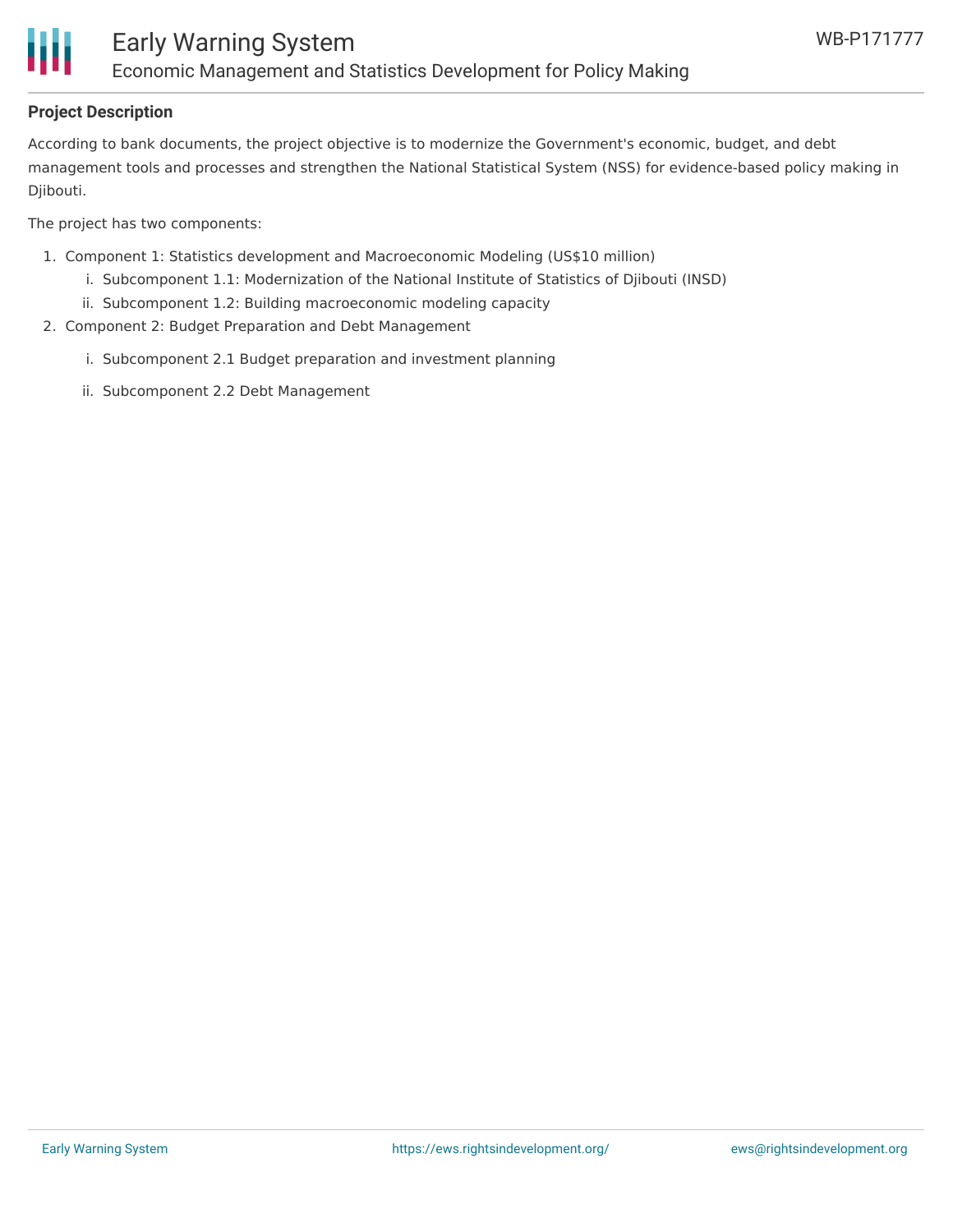

### Early Warning System Economic Management and Statistics Development for Policy Making

#### **Investment Description**

World Bank (WB)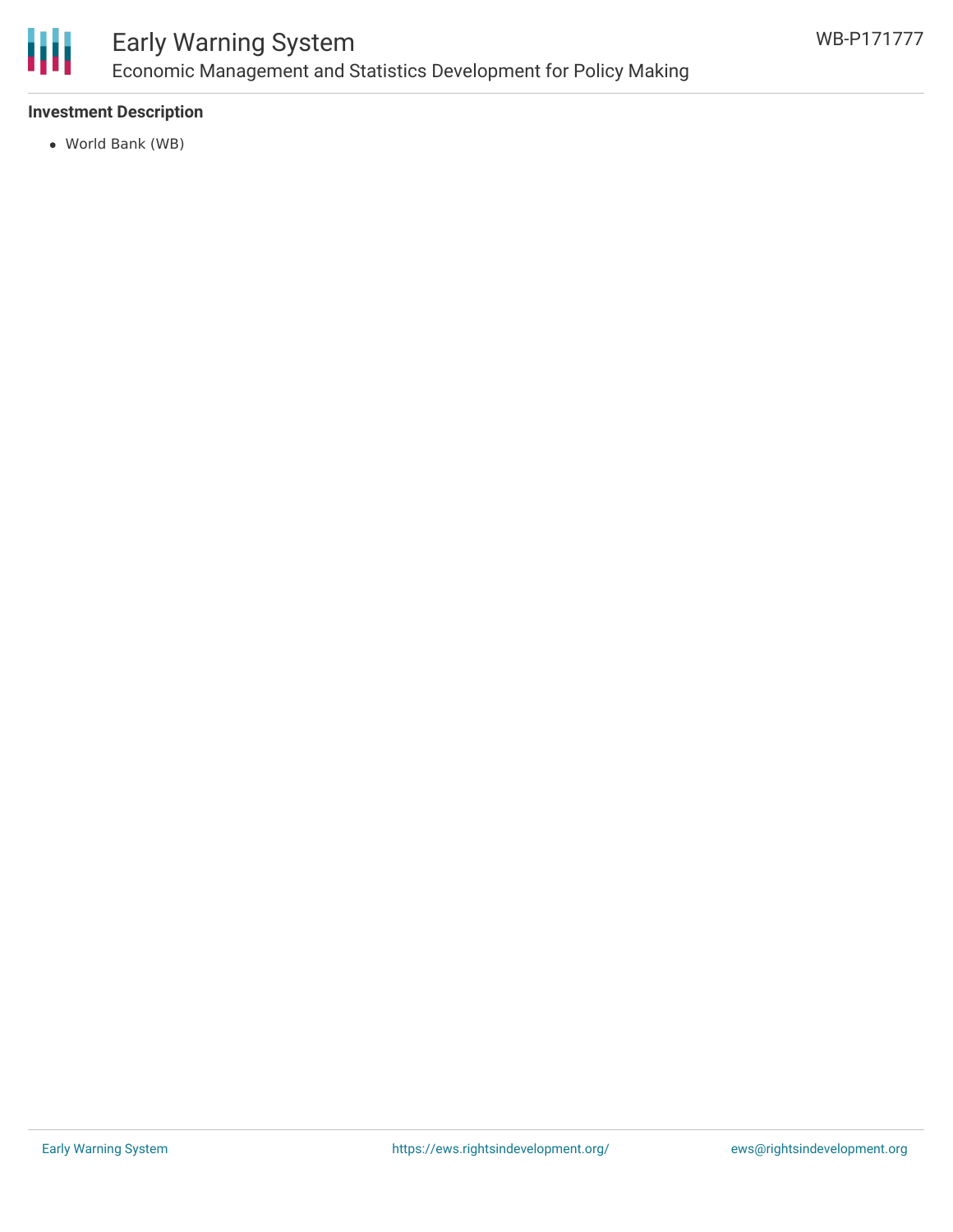

#### **Contact Information**

**World Bank:** Mamadou Ndione, Vibhuti Mendiratta Senior Economist

**Borrower:** Republic of Djibouti

**Implementing Agencies:**

Ministry of Budget Simon Minrathu SG [smibrathu27@gmail.com](mailto:smibrathu27@gmail.com)

Ministry of Economy and Finance in charge of Industry Abdou-Razak Ahmed Idriss General Secretary [a.a.idriss@gmail.com](mailto:a.a.idriss@gmail.com)

Simon Mibrathu General Secretay MoB [smibrathu27@gmail.com](mailto:smibrathu27@gmail.com)

#### **ACCOUNTABILITY MECHANISM OF WORLD BANK**

The World Bank Inspection Panel is the independent complaint mechanism and fact-finding body for people who believe they are likely to be, or have been, adversely affected by a World Bank-financed project. If you submit a complaint to the Inspection Panel, they may investigate to assess whether the World Bank is following its own policies and procedures for preventing harm to people or the environment. You can contact the Inspection Panel or submit a complaint by emailing ipanel@worldbank.org. You can learn more about the Inspection Panel and how to file a complaint at: http://ewebapps.worldbank.org/apps/ip/Pages/Home.aspx.